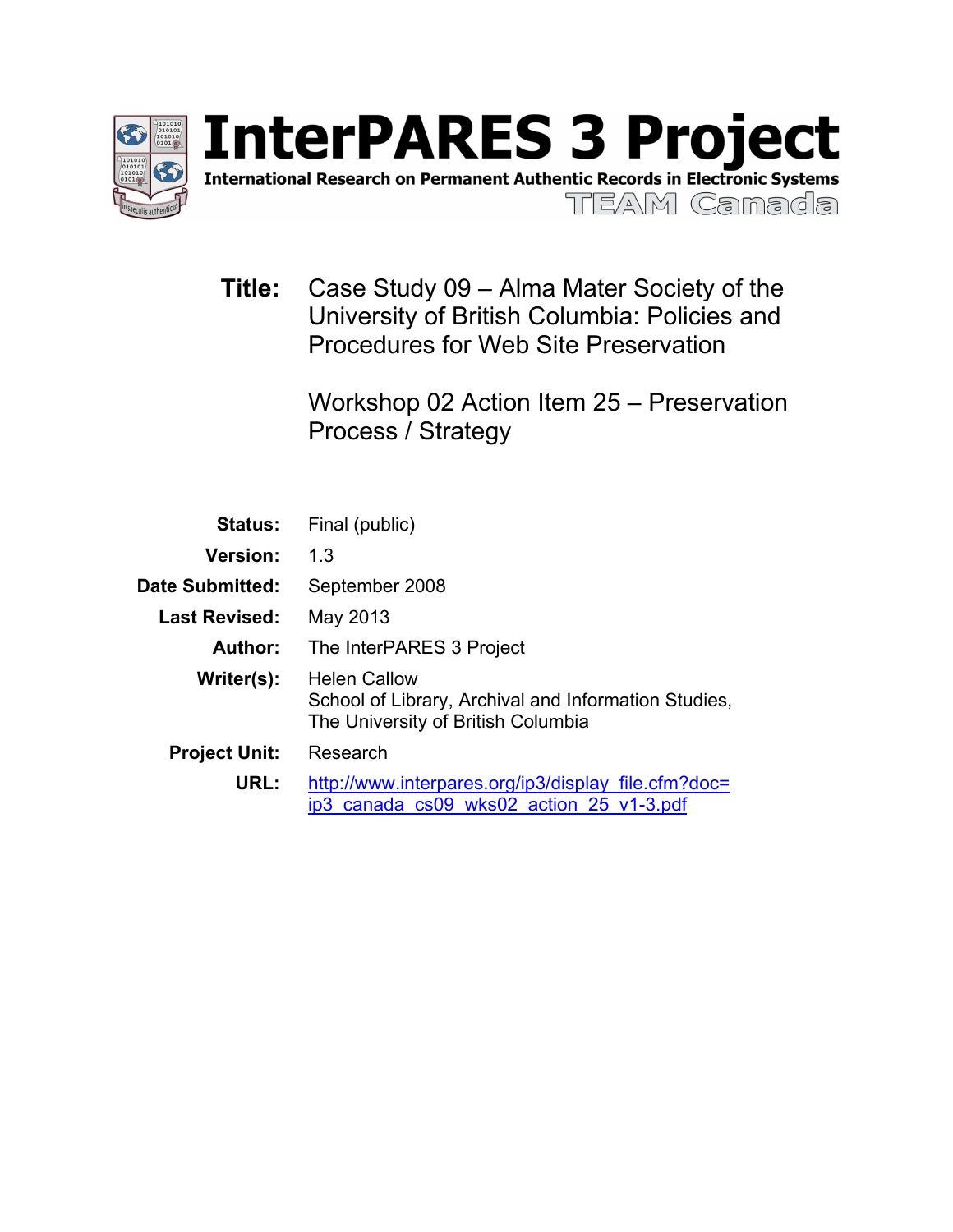## **Document Control**

| Version history |            |            |                                                                                                                       |  |
|-----------------|------------|------------|-----------------------------------------------------------------------------------------------------------------------|--|
| Version         | Date       | By         | Version notes                                                                                                         |  |
| 1.0             | 2008-09-30 | H. Callow  | Discussion draft prepared following identification of<br>action items for CS09 at TEAM Canada Plenary<br>Workshop 02. |  |
| 1.1             | 2008-11-07 | R. Preston | Addition of Action Item text; minor content and<br>copy edits.                                                        |  |
| 1.2             | 2008-11-09 | H. Callow  | Minor content edits following feedback from R.<br>Preston.                                                            |  |
| 1.3             | 2013-05-27 | R. Preston | Minor content and copy edits for public version.                                                                      |  |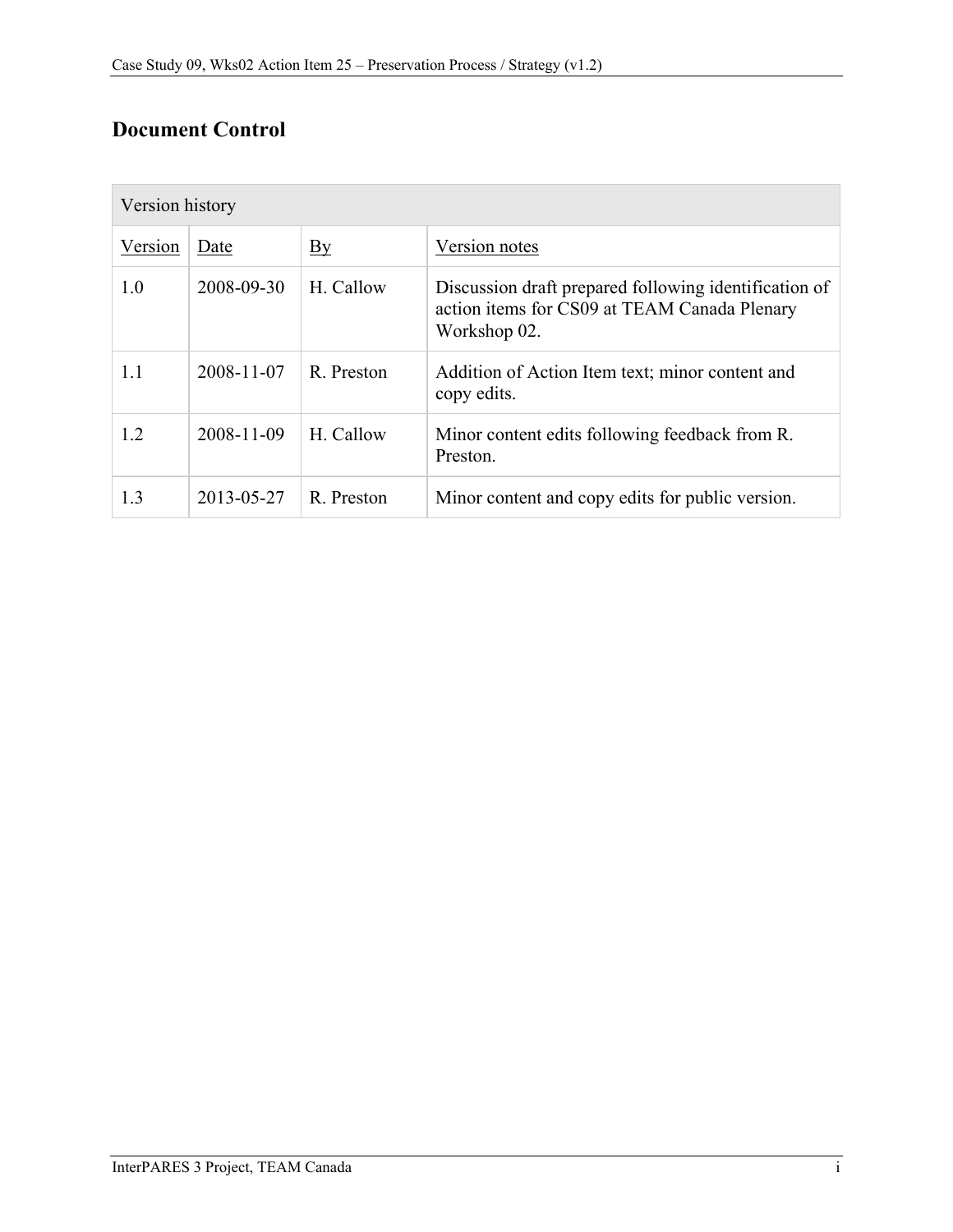**Action 25:** S. Goldfarb, with assistance from the Graduate Research Assistants assigned to case study 09, to research the best process/strategy for preserving the archival content of the AMS Web site and propose a recommendation to TEAM Canada  $(L.$  Duranti $)^{1}$  $)^{1}$  $)^{1}$ 

The University of British Columbia (UBC) Alma Mater Society (AMS) is a student-run organization. Therefore, it sees mass turnover of the majority of staff on an annual basis. As a result there is no systematic method for saving records, especially those created for Web publication throughout the organization.

Some paper documentation is sent to the archives through informal agreements between the archivist and the students in charge of the records, and this tradition is passed from student to student as they come and go in and out of the organization. In this way, the archivist for the AMS receives records from the students that are valuable to the student organization as evidence of its business practices and ongoing business workflow.

The content of the Web site of the organization is another matter entirely. As more and more records are created electronically and posted to the Web, the archivist of the Society sought to preserve the Web site to ensure as much information was stored for future research.

Many changes to Web content are made in incremental stages. Currently, changes to pages evolve over a process that includes e-mails, drafts on paper and face-to-face conversations until all parties agree on a final live page. This incremental process, however, occurs on the live site with minor changes made over time until satisfaction is reached. Action Item 23 addresses this issue; and procedures have been drafted to ensure that negotiations take place on a staging site before the page is put up live for public viewing.<sup>[2](#page-2-1)</sup>

Because there is no systematic method for saving records posted to the Web site for the long term, and because the nature of the organization sees frequent leadership turnover, the AMS has two choices in the preservation of the Web site. The first is through direct transfer of the files, through the relatively stable position of the AMS Web Editor, which are then burned onto DVD-ROM and indexed on the AMS Web Server. The second option is for a remote harvester to crawl the site and to archive the material onto the AMS Web Server, followed by a mandated disc burn.

The appraisal decision has been made to capture the entirety of the four gigabyte Web site on the first round of capture. The capture method used would determine the frequency and amount of capture. If the site is captured manually, by direct transfer, the whole of the Web site should be captured each time to limit time spent on each capture. Under this option, it is recommended that direct transfer should occur at an interval of every six months. However, if the automatic remote harvest option is used, the Web site could be captured initially as a onetime whole, and then the site could be crawled on a more frequent basis as the harvester could be set to only capture pages that have changed since the last crawl.

<span id="page-2-0"></span> <sup>1</sup> InterPARES 3 Project, "TEAM Canada Plenary Workshop #02: Action Items and Decisions," 4. Available at [http://www.interpares.org/rws/display\\_file.cfm?doc=ip3\\_canada\\_wks02\\_action\\_items\\_v1-2.pdf.](http://www.interpares.org/rws/display_file.cfm?doc=ip3_canada_wks02_action_items_v1-2.pdf) <sup>2</sup> See: Helen Callow (2008), "Case Study 09 – University of British Columbia Alma Mater Society: Workshop 02 Action Item 23 –

<span id="page-2-1"></span>Procedures for Updating Web Site Content." Available at http://www.interpares.org/rws/rws\_research\_studies\_documents.cfm?cs=9.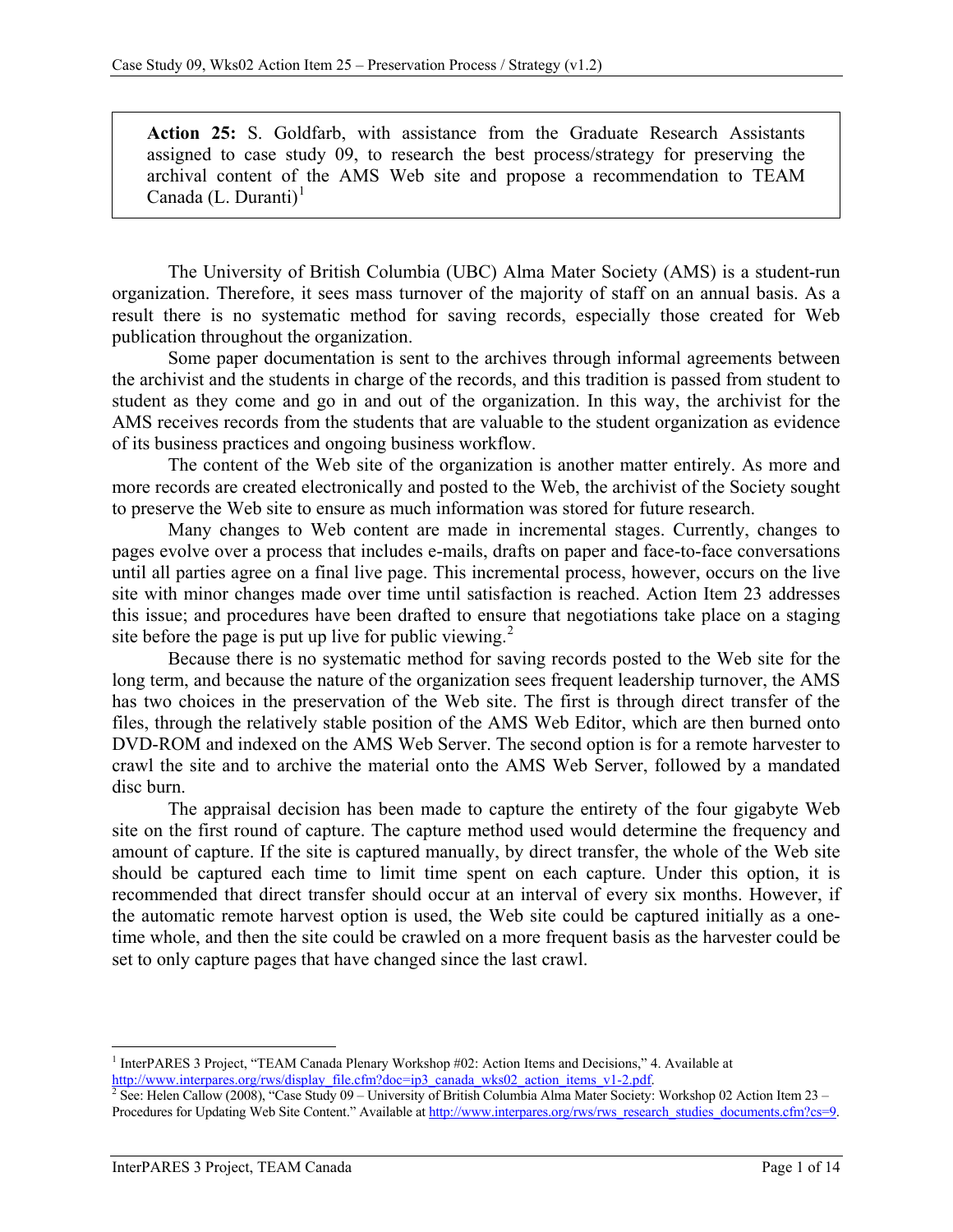## Direct Transfer Option

Direct transfer works by acquiring a copy of the data, in this case the AMS Web site, directly from the original source. This requires direct access to the host Web server. Direct transfer then involves copying the selected files from the server and transferring them to the collecting institution. To ensure continued functionality, minor adjustments may need to be made to the archived site. [3](#page-3-0) This is a viable option for the AMS and one that the Web Editor has proposed.

## Remote Harvest Option

The environment for capture is the AMS server, which runs on a Windows 2003 platform. This limited the choice of a cost-free remote harvester to the HTTrack created by Xavier Roche. HTTrack is a free and easy-to-use offline browser utility. It allows a user to download a Web site from the Internet to a local directory, building recursively all directories, copying HTML, images and other files from the server to the local directory. HTTrack arranges the original site's relative link-structure. It allows users to simply open a page of the "mirrored" Web site in their browser and to browse the site from link to link, as if viewing it online.<sup>[4](#page-3-1)</sup> This harvester has been used successfully by archivists seeking to preserve Web content in the Microsoft / Windows environment similar to the technological environment in which the AMS server operates.<sup>[5](#page-3-2)</sup>

One advantage of this type of automatic capture is that the harvester can be installed on the AMS Archivist's computer, allowing him full control over the process to ensure capture. The primary drawback to this method is that the Content Management System (CMS) application's Expression Engine that the AMS uses has a feature to prevent unwanted access (spidering or remote harvesting).<sup>[6](#page-3-3)</sup> It was unclear at the time that this report was written whether the CMS allows changes to this "feature" to allow crawls to be undertaken.

## Storage

Whichever capturing method is used, the archived Web site needs to be preserved and stored on a relatively stable electronic digital medium. Currently, no electronic digital medium can be considered archival due to concerns regarding the relatively short and/or unproven life spans of such media and to concerns regarding technological obsolescence resulting from rapid changes in the technological environment. Therefore, whichever medium is chosen for storage will need to be periodically checked and/or refreshed to counteract data loss.<sup>[7](#page-3-4)</sup> It is therefore

<span id="page-3-0"></span> $3$  For example: The hyperlinks within the archived site may need to be adjusted from absolute links to relative links; and the appropriate search engine (the one used in the original environment) must be installed in the new environment to ensure that search functionality is preserved. For a more comprehensive explanation please see: Adrian Brown, *Archiving Websites* (London:

<span id="page-3-1"></span><sup>&</sup>lt;sup>4</sup> See the HTTrack Web site for more information:  $\frac{http://www.htrack.com/}{http://www.htrack.com/}{\cal A}$ lso see: Appendix 1 for the HTTrack User Manual.<br><sup>5</sup> For a recent discussion of implementation, see: Christopher J. Prom and Ellen D. Swain (

<span id="page-3-2"></span><sup>&</sup>lt;sup>6</sup> The HTTrack remote harvester has been tested on numerous Web sites outside of the AMS Web site and has been determined to

<span id="page-3-3"></span>be a suitable candidate for use providing that changes to the CMS are made to allow for a crawl to be undertaken.<br><sup>7</sup> See The National Archives of the UK's Digital Preservation Guidance Note: 2, "Selecting Storage Media fo

<span id="page-3-4"></span>Preservation" Authored by Adrian Brown, Head of Digital Preservation Research, August 2008. Available at: <http://www.nationalarchives.gov.uk/documents/selecting-storage-media.pdf> Last accessed September 29, 2008.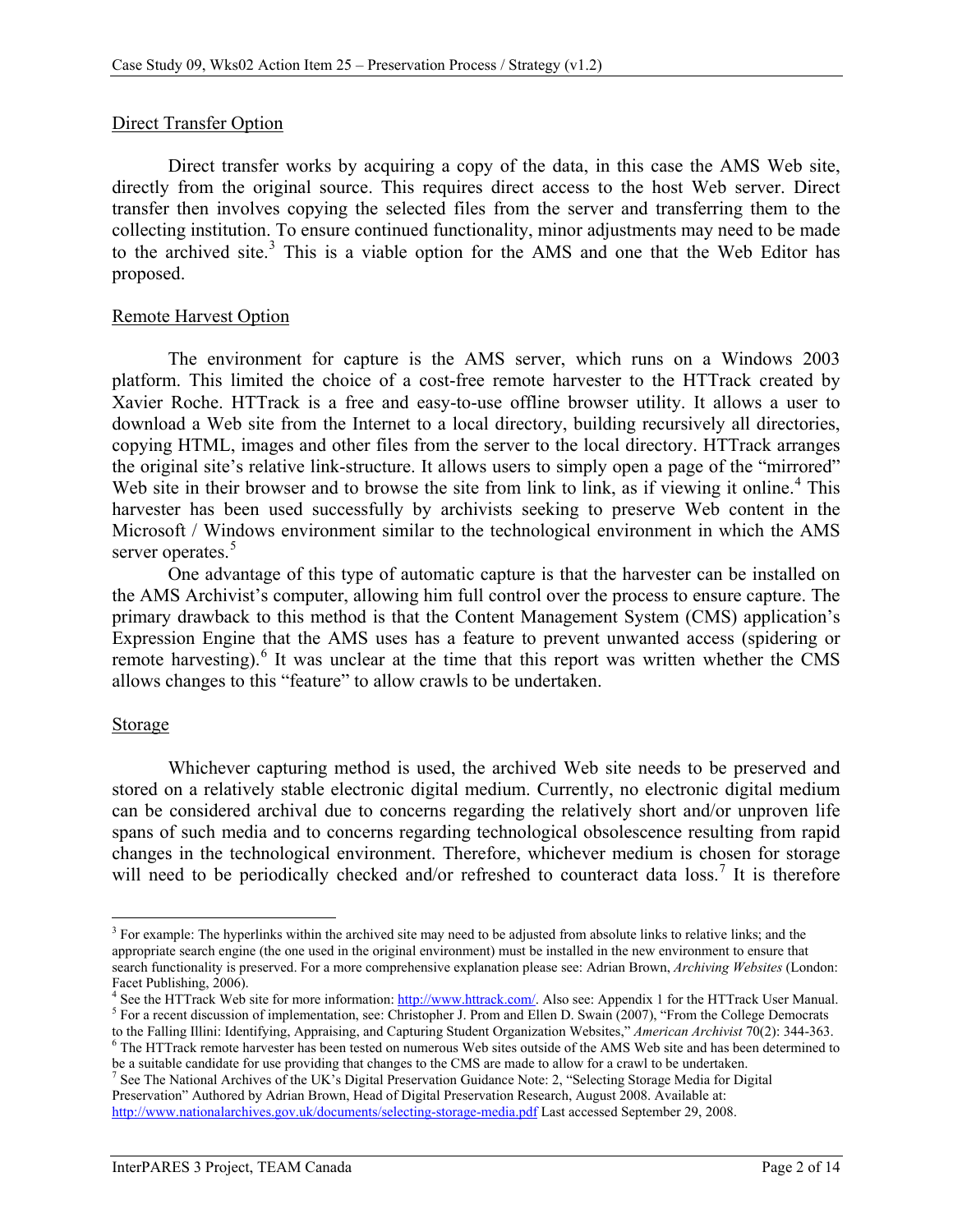recommended that the archived AMS Web site be stored in several environments—for example, on the AMS server and on DVD-R—and stored in the archives to counteract these storage concerns and help assure long-term access to the stored records.

Currently, the AMS server is primarily used to redirect users to the Whitematter server where most of the AMS Web site content is stored. The AMS server is a likely candidate for use as a storage environment. It is recommended that the files also be burned to DVD-R removable media and that they also be copied to either the Web Editor's hard drive (if the direct transfer method is used) or to the AMS Archivist's hard drive (if the remote harvester option is implemented). This ensures that the archived Web site is stored in three separate places—the AMS server, a staff member's hard drive and on removable DVD-R media—thereby reducing the risk of losing the archived files to technological obsolescence, media deterioration, theft, etc. Regarding storing the Web site on hard drives, it is recommended that new hard drives be installed in the respective machines, or that external hard drives be purchased, so that the new hard drives can be dedicated to the archival process. As cost is an issue for the AMS, a quick breakdown of cost for various hard drives has been included in this report: 300 GB external hard drives can be purchased for as little as \$70 (US) and internal hard drives range from \$70 (US) for a 500 GB capacity to \$95 (US) for a 750 GB capacity hard drive.<sup>[8](#page-4-0)</sup> However, the hard drives will also need to be periodically checked and refreshed, and new hard drives purchased when the old drives reach full capacity.

The National Archives of the UK's Digital Preservation Guidance Note: 2, "Selecting Storage Media for Digital Preservation" mentioned earlier in this document has compiled a scorecard that looks at various storage media in terms of their longevity, capacity, viability, susceptibility, obsolescence and cost. According to their research, the DVD-R is the most effective media in terms of the AMS's needs. DVD-R have enough storage capacity to store a 4 GB Web site and are relatively affordable and easy to use. A typical DVD-R has a capacity of 4.7 GB and a cost of around \$20 for a spindle of 100 units.<sup>[9](#page-4-1)</sup> The author of the guidance note suggests using different brands or batches of the chosen media to minimize data loss due to specific manufacturers or batches having problems. The AMS should take this recommendation into consideration when purchasing media for the storage of their archived Web site, as well as the recommendation to conduct routine, periodic inspections of the files on the storage media to check for data corruption. It is also recommended that the DVD-R media be refreshed entirely every few years until testing by standards agencies has been done to discover more completely the archival capacity of the medium.

## Checks

Once the Web site has been captured and transferred to the AMS environment, checks must be conducted to ensure that all the parts of the Web site captured are working as they should. Checks include, but are not limited to: manually going through and clicking on all the hyperlinks; randomly clicking on links; or employing the use of a link testing application to help automate the checking process by testing to see that all links are working.<sup>[10](#page-4-2)</sup>

<span id="page-4-1"></span><span id="page-4-0"></span> $^8$  See the New Egg company Web site[: www.newegg.com](http://www.newegg.com/) Last accessed September 29, 2008. 9 Ibid.

<span id="page-4-2"></span><sup>&</sup>lt;sup>10</sup> See, for example: Link Checker Pro[: http://www.link-checker-pro.com/;](http://www.link-checker-pro.com/) Site Audit: http://www.blossom.com/site\_audit.html; Cyber Spyder Link Test[: http://www.cyberspyder.com/cslnkts1.html;](http://www.cyberspyder.com/cslnkts1.html) Link Sleuth: [http://home.snafu.de/tilman/xenulink.html.](http://home.snafu.de/tilman/xenulink.html)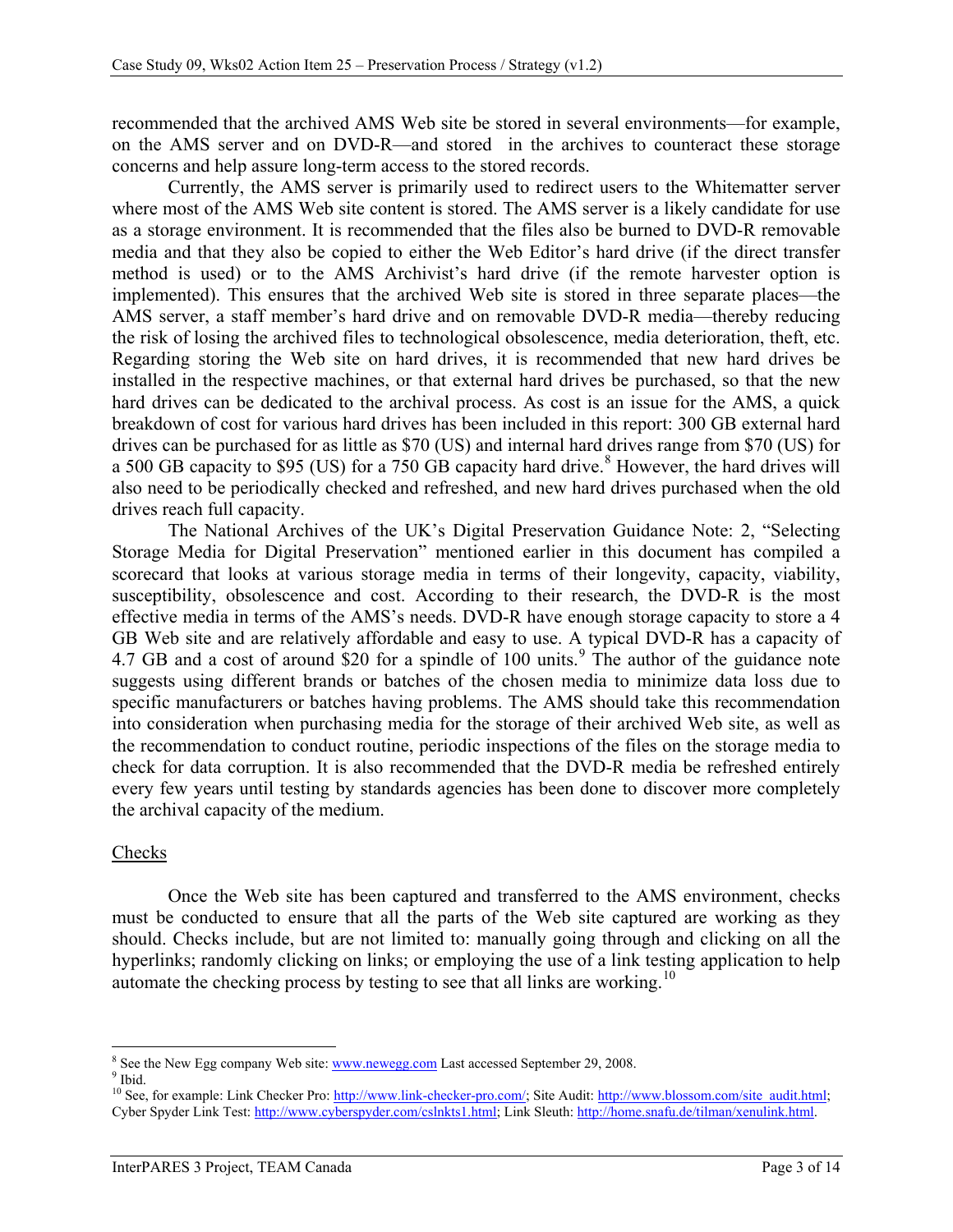The AMS has one or two options for the preservation of their Web site in terms of both capture and storage. Capture can be achieved by directly copying the files that make up the Web site or by an automated remote harvesting tool. In either case the Web site can be navigated just as if in the online environment. It is recommended that storage options be mirrored by having the same files stored on the AMS server, a dedicated hard drive, and by copying the files to DVD-R to guard against failure of any one of the storage environments. Storage media should be periodically checked and refreshed to avoid loss of data through corruption of the various media involved.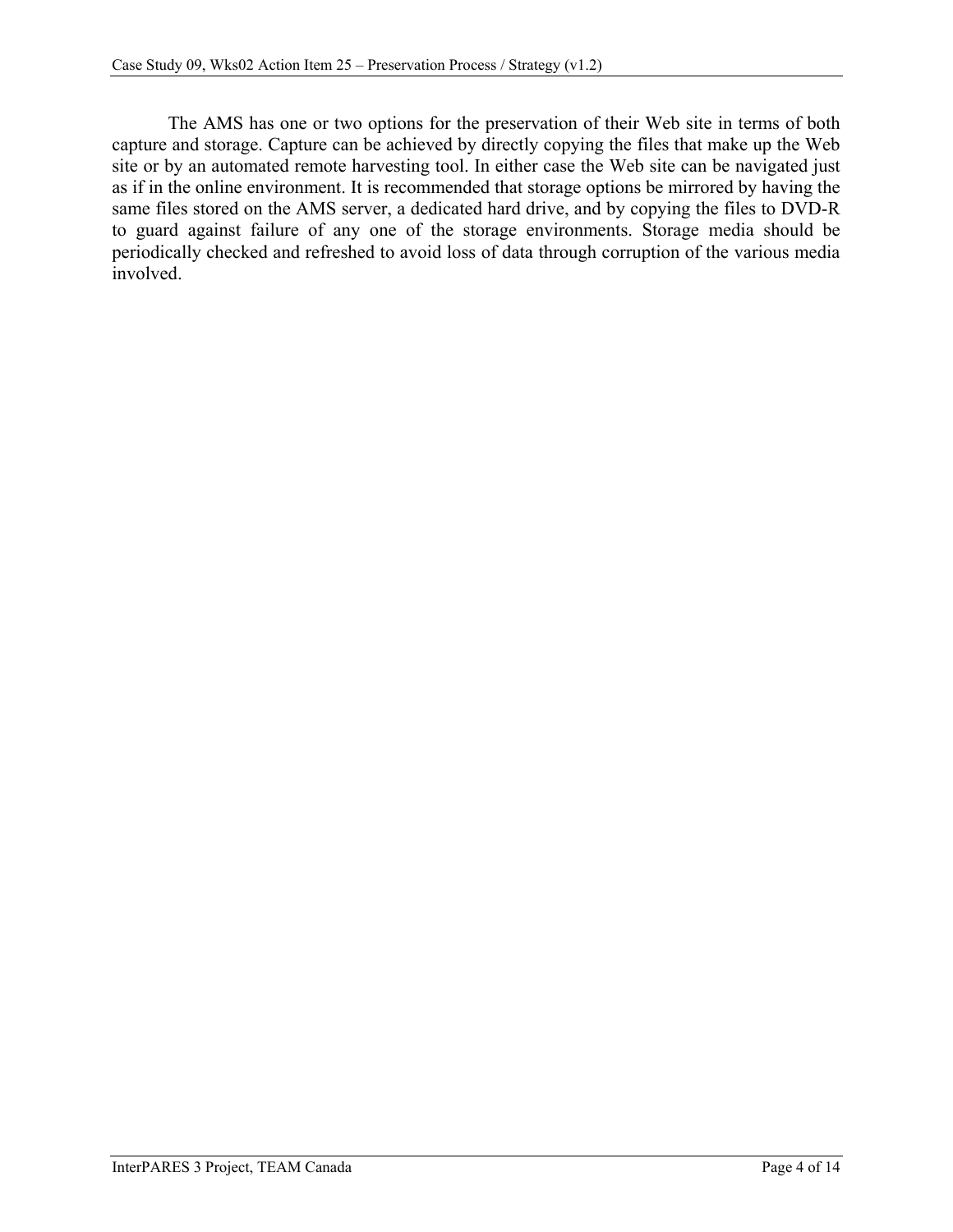## **Appendix 1: HTTrack User Manual**[11](#page-6-0)

## *Step 1 : Choose a project name and destination folder*

1. Change the destination folder if necessary

It is more convenient to organize all mirrors in one directory, for example **My Web Sites**

If you already have made mirrors using HTTrack, be sure that you have selected the correct folder.

| C.\My Web Sites |                                                     |
|-----------------|-----------------------------------------------------|
|                 |                                                     |
|                 | or select an existing project to update/continue it |

- 2. Select the project name:
	- o Select a new project name

This name is, for example, the theme of the mirrored sites, for example **My Friend's Site**

<span id="page-6-0"></span><sup>&</sup>lt;sup>11</sup> Copied from: [http://www.httrack.com/html/step.html.](http://www.httrack.com/html/step.html)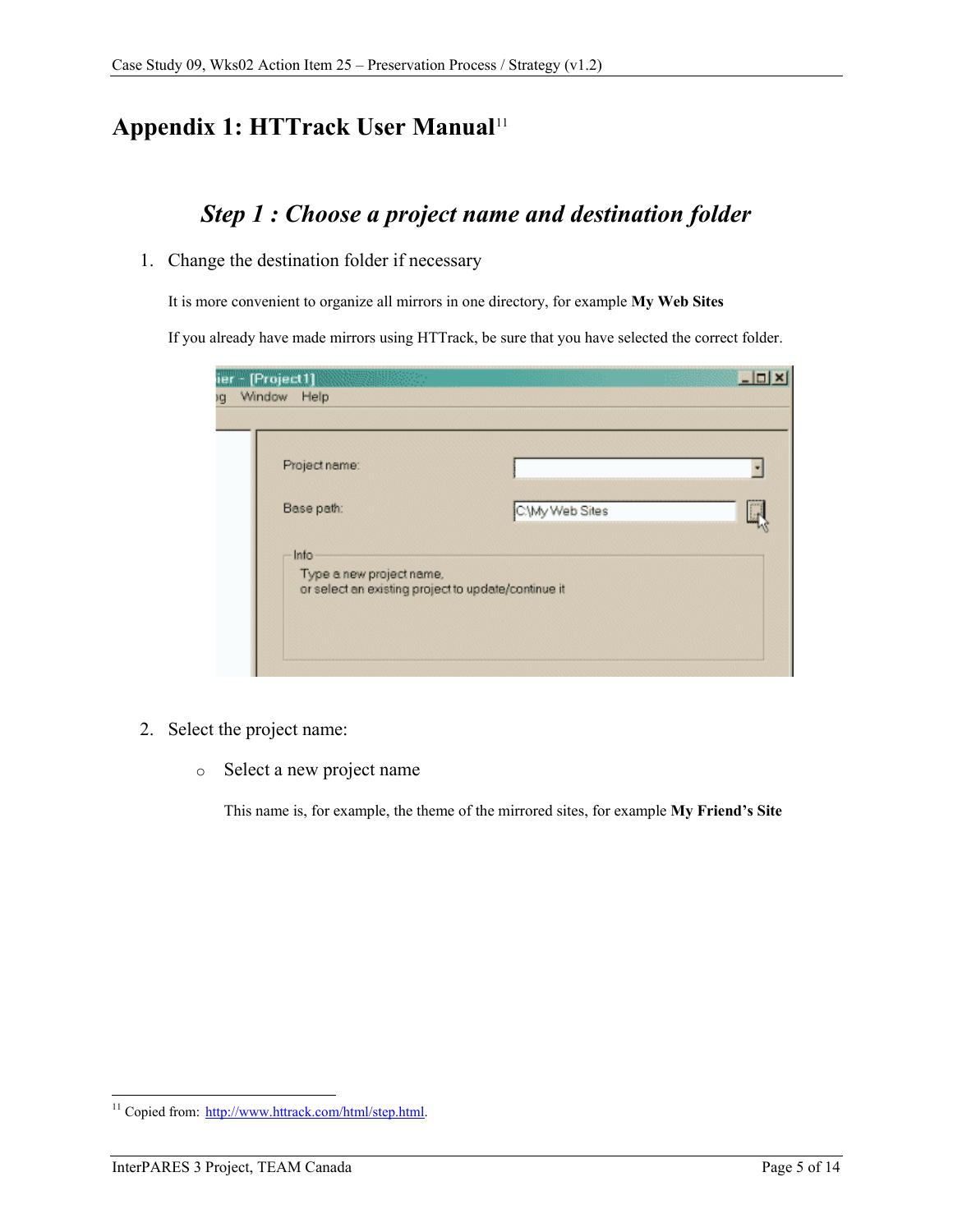| - [Project]] [ [ [ ]]<br>Window Help<br>g |                                          | $ \Box$ |
|-------------------------------------------|------------------------------------------|---------|
| New project name:<br>Base path:           | The Wonders of the Web<br>C.Wy Web Sites | $\sim$  |
| Info<br>New project                       |                                          |         |
|                                           |                                          |         |

## OR

o Select an existing project for update/retry

Directly select the existing project name in the popup list

| ier - [Project1]<br>Window<br>Help<br>pc                                                                               |                                                                                       |  |
|------------------------------------------------------------------------------------------------------------------------|---------------------------------------------------------------------------------------|--|
| Project name:<br>Base path:<br>Info<br>Type a new project name,<br>or select an existing project to update/continue it | A Famous Web Site<br>Bob's Web Site<br>C++ Programming<br><b>Technical References</b> |  |

- 3. Click on the **NEXT** button
- 4. [Go to the next step.](http://www.httrack.com/html/step2.html)..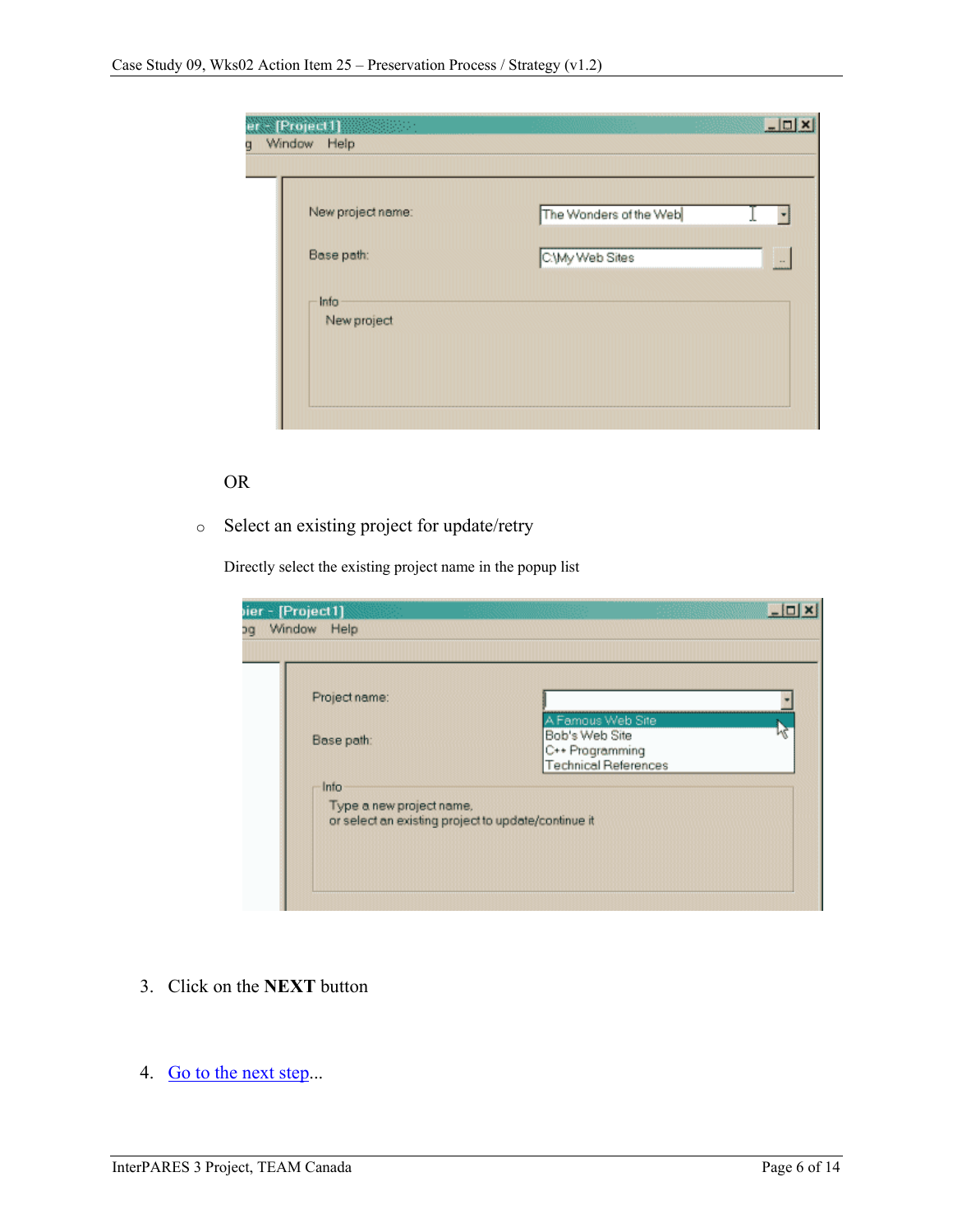## *Step 2 : Fill the addresses*

1. Select an action

The default action is **Download web sites**

|     | pier - [xx etag.whtt] |                                                    |                                                                                                                                                                                                                                                                                                                                                                    |  |  |  |
|-----|-----------------------|----------------------------------------------------|--------------------------------------------------------------------------------------------------------------------------------------------------------------------------------------------------------------------------------------------------------------------------------------------------------------------------------------------------------------------|--|--|--|
|     | Window Help           |                                                    |                                                                                                                                                                                                                                                                                                                                                                    |  |  |  |
|     |                       |                                                    |                                                                                                                                                                                                                                                                                                                                                                    |  |  |  |
| ıgs |                       | - Update Mode -<br>Action:<br>Web Addresses: (URL) | Verify address(es) in URL box, check parameters if necessary then click on 'NEXT' button<br>* Update existing download<br>Download web site(s)<br>Download web site(s) + questions<br>Get separated files<br>Download all sites in pages (multiple mirror)<br>Test links in pages (bookmark test)<br>* Continue interrupted download<br>* Update existing download |  |  |  |
|     |                       |                                                    |                                                                                                                                                                                                                                                                                                                                                                    |  |  |  |
|     |                       | URL list (.bd):                                    |                                                                                                                                                                                                                                                                                                                                                                    |  |  |  |
|     |                       | Preferences and mirror options:                    | Set options                                                                                                                                                                                                                                                                                                                                                        |  |  |  |

 $\circ$  Download web site(s)

Will transfer the desired sites with default options

 $\circ$  Download web site(s) + questions

Will transfer the desired sites with default options, and ask questions if any links are considered as potentially downloadable

o Get individual files

Will only get the desired files you specify (for example, ZIP files), but will not spider through HTML files

o Download all sites in pages (multiple mirror)

Will download all sites that appears in the site(s) selected. If you drag&drop your boormark [sic] file, this option lets you mirror all your favorite sites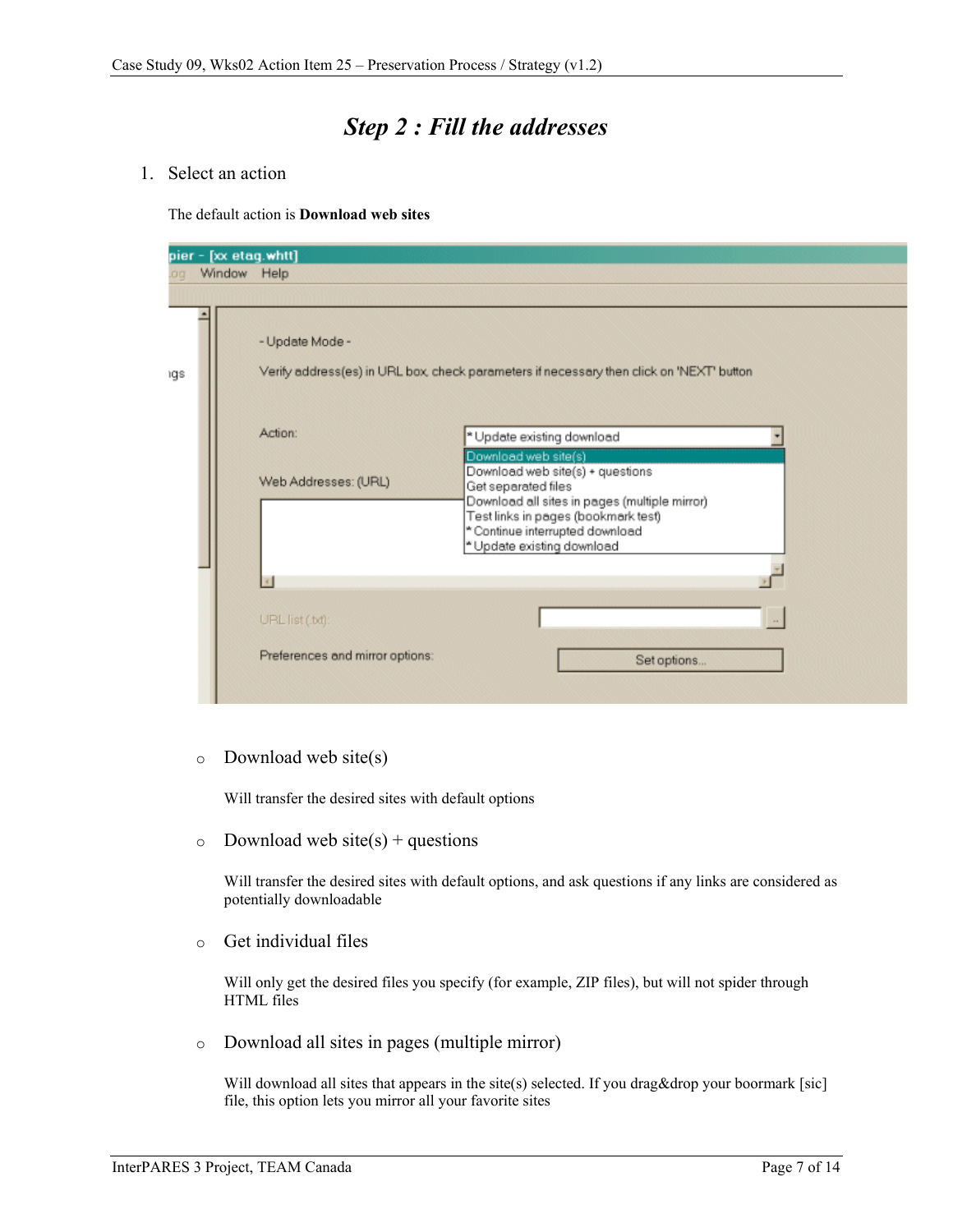o Test links in pages (bookmark test)

Will test all links indicated. Useful to check a bookmark file

o \* Continue interrupted download

Use this option if a download has been interrupted (user interruption, crash..)

o \* Update existing download

Use this option to update an existing project. The engine will recheck the complete structure, checking each downloaded file for any updates on the Web site

2. Enter the site's addresses

You can click on the **Add a URL** button to add each address, or just type them in the box

|     | pier - [xx etag.whtt] |                                                    |                      |             |    |
|-----|-----------------------|----------------------------------------------------|----------------------|-------------|----|
| .oq | Window Help           |                                                    |                      |             |    |
|     |                       |                                                    |                      |             |    |
| ١gs |                       | - Mirroring Mode -<br>Enter address(es) in URL box |                      |             |    |
|     |                       | Action:                                            | Download web site(s) |             |    |
|     |                       |                                                    |                      |             |    |
|     |                       | Web Addresses: (URL)                               |                      | Add URL     |    |
|     |                       | www.someweb.com/"cool/                             |                      |             |    |
|     |                       |                                                    |                      |             |    |
|     |                       | URL list (.bd):                                    |                      |             | ÷. |
|     |                       | Preferences and mirror options:                    |                      | Set options |    |
|     |                       |                                                    |                      |             |    |

3. You may define options by clicking on the **[Set options](http://www.httrack.com/html/step9.html)** button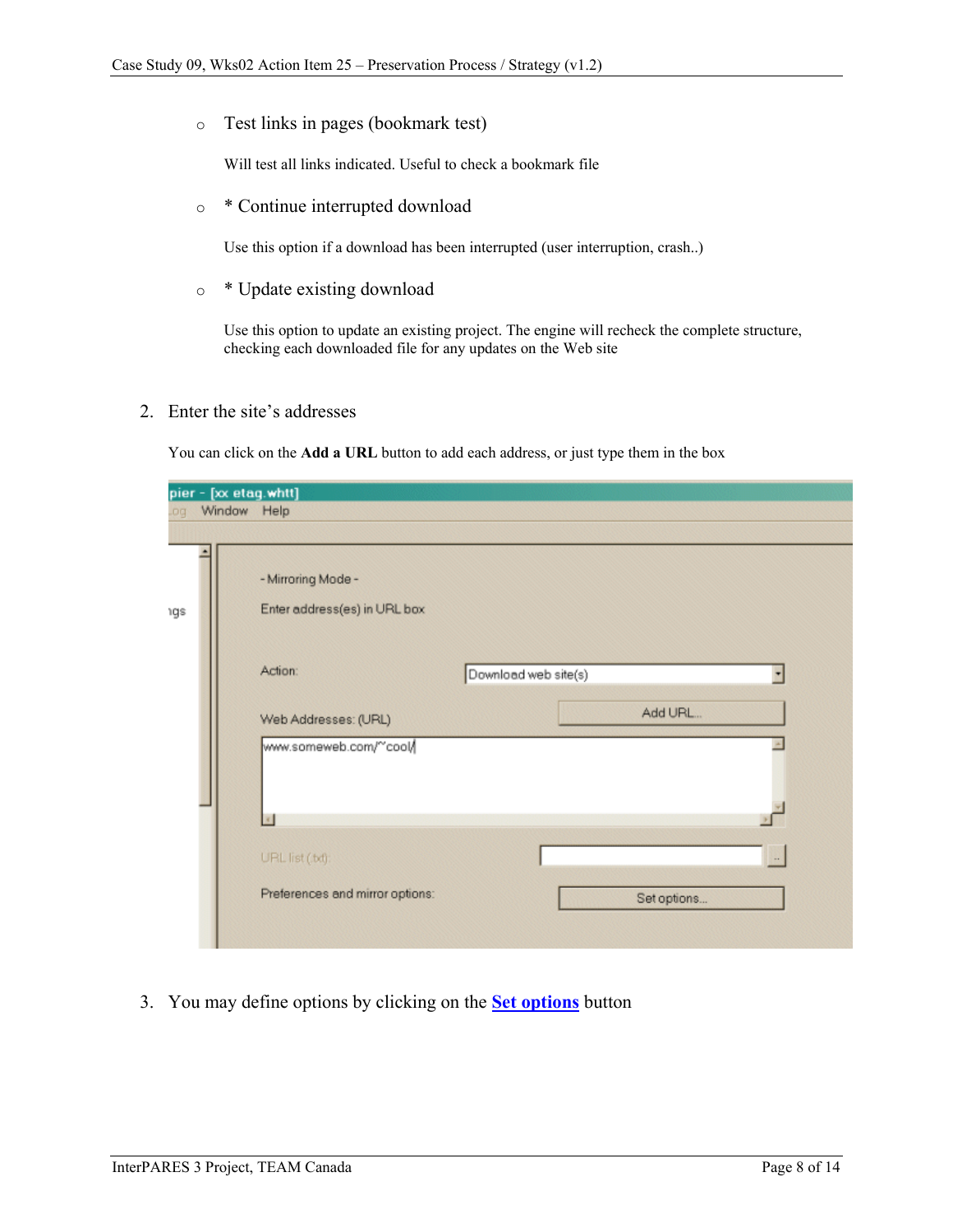## *Option panel*

• Click on one of the option tab below to have more information

Each option tab is described, including remarks and examples

| <b>WinHTTrack</b> |            |            |              |                   |              |              |  |
|-------------------|------------|------------|--------------|-------------------|--------------|--------------|--|
| MIME types        |            | Browser ID |              | Log, Index, Cache |              | Experts Only |  |
| Proxy             | Scan Rules | Limits     | Flow Control | Links             | <b>Build</b> | Spider       |  |
|                   |            |            |              |                   |              |              |  |

You can define filters or download parameters in the option panel

4. You may also add a URL by clicking on the **[Add a URL](http://www.httrack.com/html/addurl.html)** button

This option lets you define additional parameters (login/password) for the URL, or capture a complex URL from your browser

## *Add a URL*

1. Enter a typical web address

Just type in your address in the field

| <b>Inlasert URL</b>             | <u>an any kaominina </u>           |  |
|---------------------------------|------------------------------------|--|
| http://<br>URL:                 | www.someweb.com/central/index.html |  |
| Authentication (only if needed) |                                    |  |
| Login:                          |                                    |  |
| Pass:                           |                                    |  |
| Formulars or complex links:     | Capture URL                        |  |
| Cancel                          | ΩK                                 |  |

### OR

2. Enter a web address with authentication

Useful when you need basic authentication to watch the Web page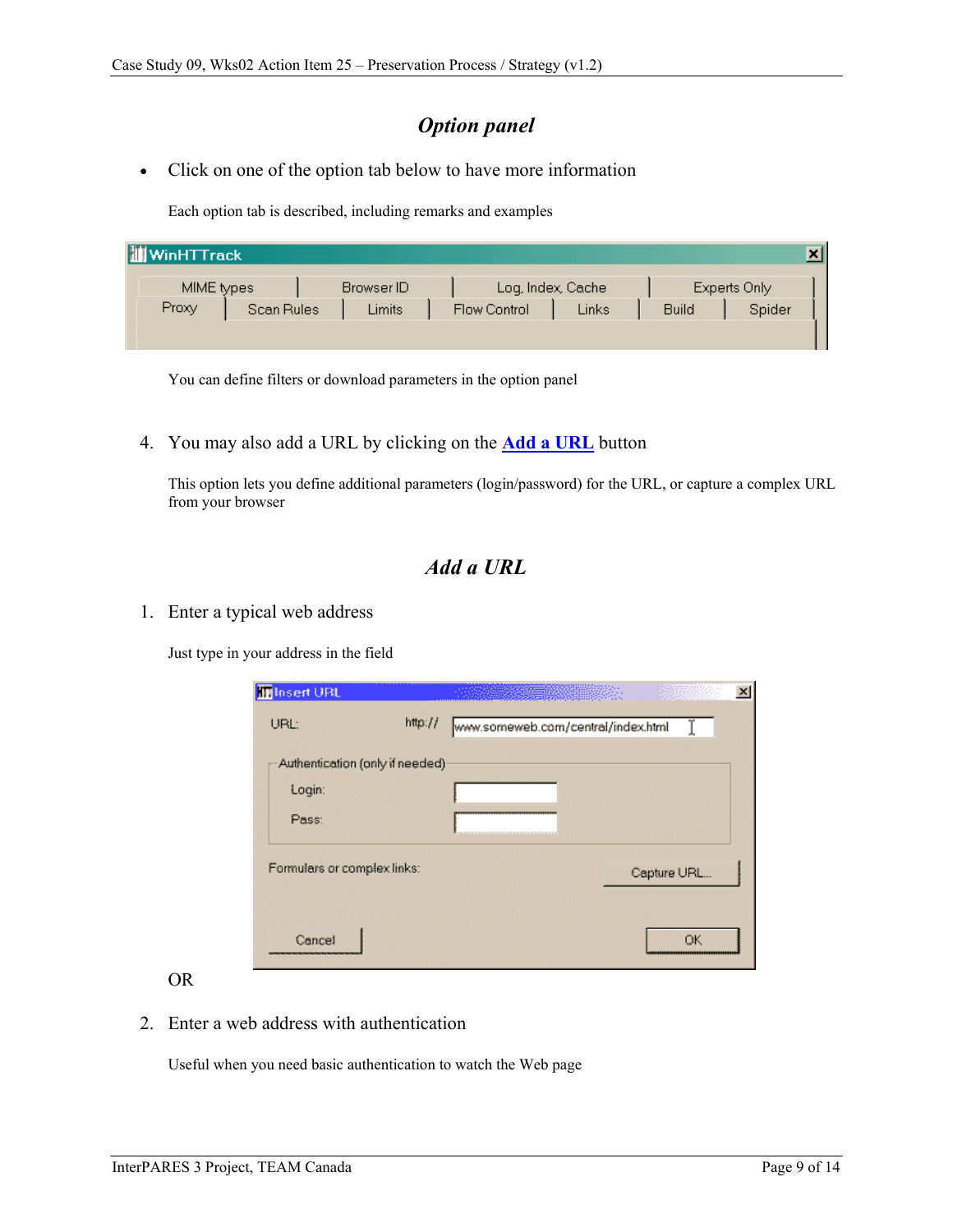| <b>Inlasert URL</b>             |         | <u> Martin Martin San San Tinggara ng Pangangang Pangangang Pangangang Pangangang Pangangang Pangangang Pangang</u> |             | × |
|---------------------------------|---------|---------------------------------------------------------------------------------------------------------------------|-------------|---|
| URL:                            | http:// | private.someweb.com/account/index.html                                                                              |             |   |
| Authentication (only if needed) |         |                                                                                                                     |             |   |
| Login:                          |         | lfoo                                                                                                                |             |   |
| Pass:                           |         | lbar                                                                                                                |             |   |
| Formulars or complex links:     |         |                                                                                                                     | Capture URL |   |
| Cancel                          |         |                                                                                                                     |             |   |

#### OR

3. Capture a link from your web browser to HTTrack

Use this tool only for form-based pages (pages delivered after submitting a form) that need some analysis

| <b>III</b> Insert URL           |         | $\times$     |
|---------------------------------|---------|--------------|
| URL:                            | http:// |              |
| Authentication (only if needed) |         |              |
| Login:                          |         |              |
| Pass:                           |         |              |
| Formulars or complex links:     |         | Capture URL. |
| Cancel                          |         | ΩK           |

Set, as explained, your Web browser proxy preferences to the values indicated : set the proxy's address, and the proxy's port, then click on the button or link as you usually do in your Web browser.

The temporary proxy, installed by HTTrack, will then capture the link and display a confirmation page.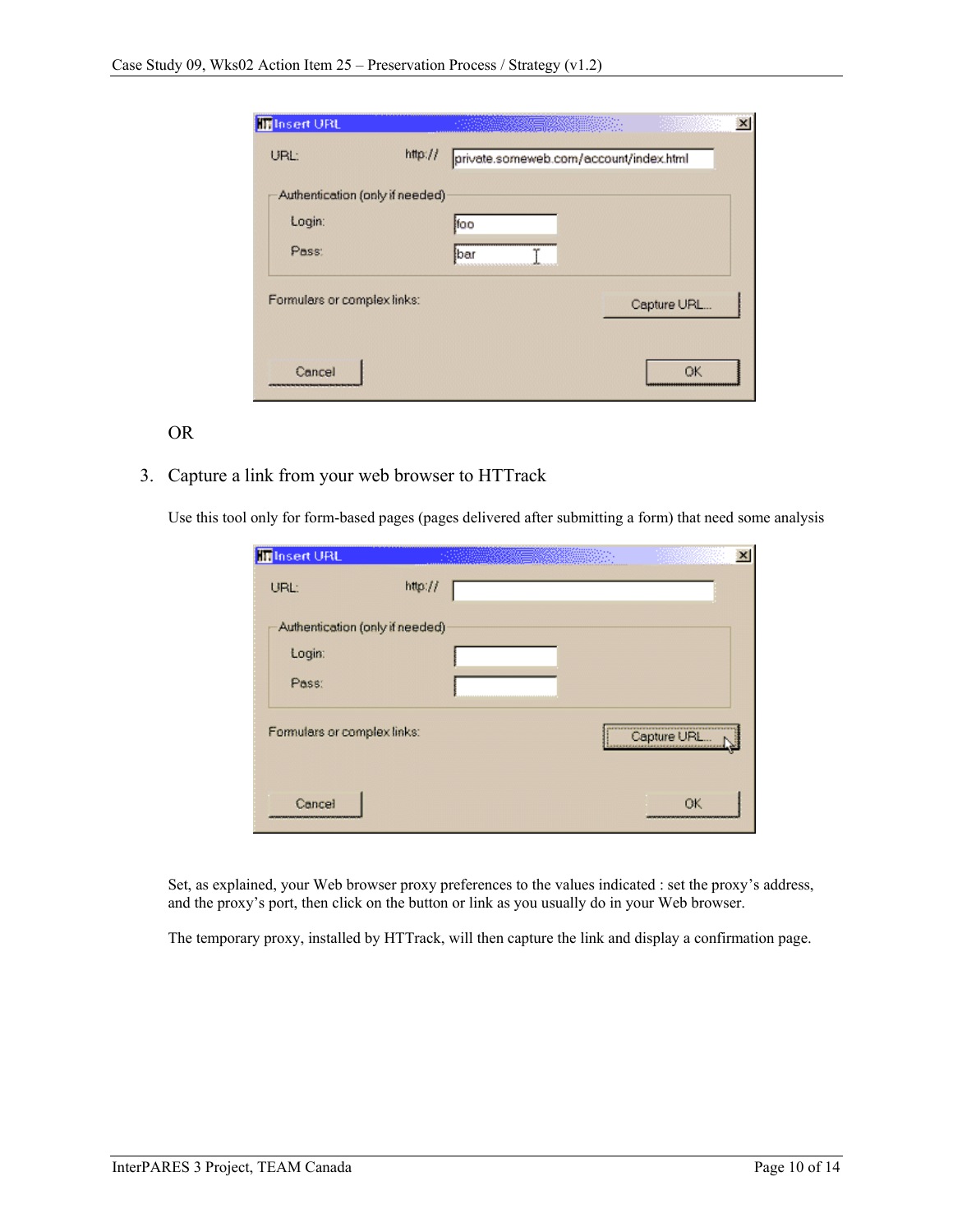| Catch URL!                                            |                                                                                                                                                                                                                |                   |
|-------------------------------------------------------|----------------------------------------------------------------------------------------------------------------------------------------------------------------------------------------------------------------|-------------------|
| proxy address and port).<br>to capture.               | Please temporarily set your proxy preferences in your browser to the following values (cut/paste<br>Then, in your browser page, click on the submit button of the form, or click on the specific link you want |                   |
| Proxy's address:<br>92.168.0<br>Proxy's port:<br>8080 | Please TEMPORARILY set your browser's proxy preferences to:                                                                                                                                                    |                   |
|                                                       |                                                                                                                                                                                                                |                   |
|                                                       | This will capture the desired link from your browser to HTTrack.                                                                                                                                               |                   |
|                                                       |                                                                                                                                                                                                                | ABOR <sub>1</sub> |
|                                                       | 纸 Link caught! - Netscape                                                                                                                                                                                      | $  C  \times$     |
|                                                       | Communicator<br>File<br>Help<br>Edit<br>View<br>Go<br>$\frac{1}{2}$ . The second state $\frac{1}{2}$                                                                                                           |                   |



- 5. Click on the **NEXT** button
- 6. [Go to the next step.](http://www.httrack.com/html/step3.html)..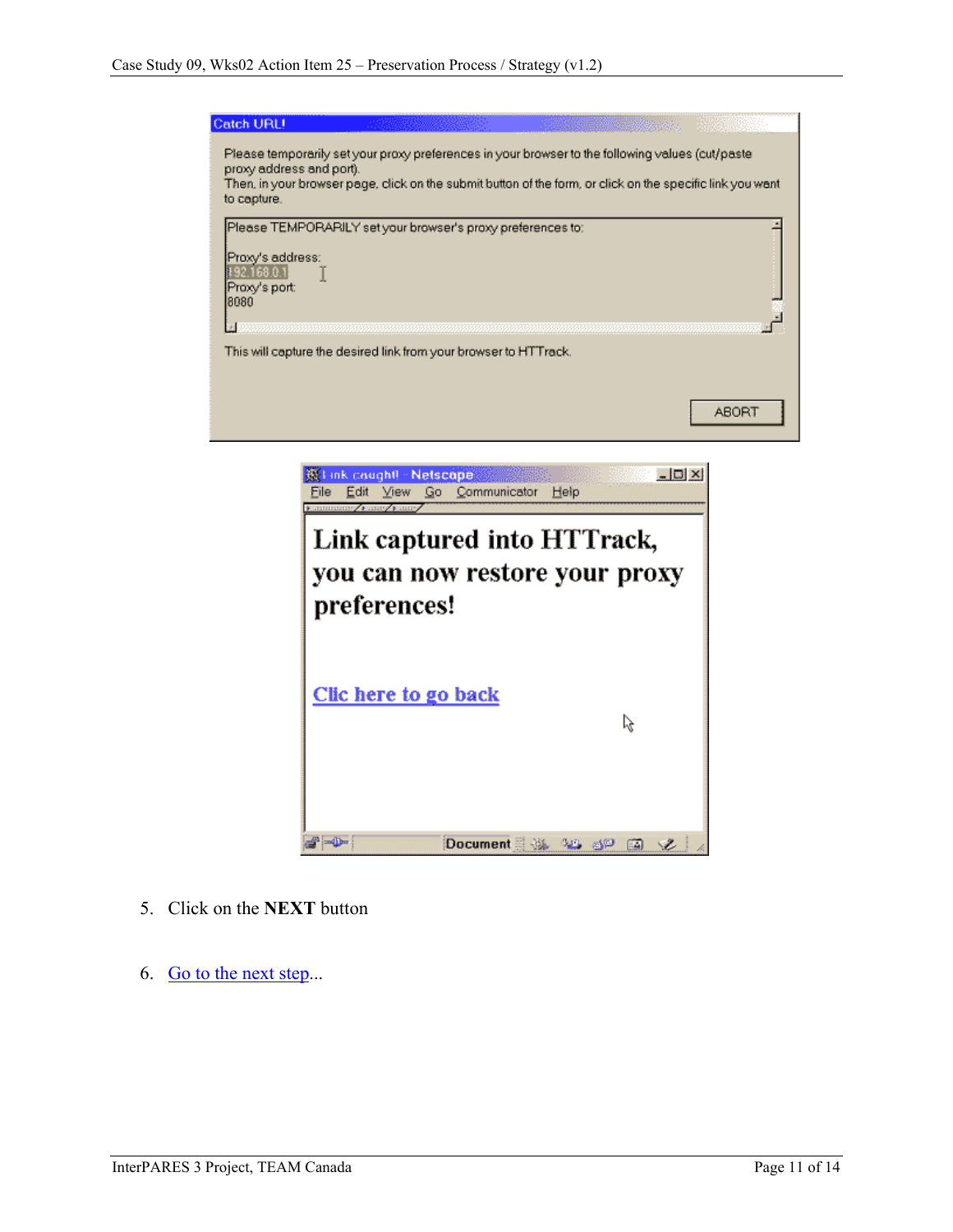## *Step 3 : Ready to start*

1. If you want, you may connect immediately or delay the mirror

If you don't select anything, HTTrack will assume that you are already connected to the Internet and that you want to start the mirror action now

o Connect to this provider

You can select here a specific provider to connect to when beginning the mirror if you are not already connected to the Internet.

o Disconnect when finished

Click on this checkbox to ask httrack to disconnect the network when mirror is finished.

o Shutdown PC when finished

Click on this checkbox to ask httrack to shutdown your computer when mirror is finished.

o On Hold

You can enter here the time of the mirror start. You can delay up to 24 hours a mirror using this feature.

#### 2. Click on the **FINISH** button

| ier - [xx etag.whtt]<br>Window Help                                                                                                                                                                                                                                                         |  |
|---------------------------------------------------------------------------------------------------------------------------------------------------------------------------------------------------------------------------------------------------------------------------------------------|--|
| Please adjust connection parameters if necessary.<br>then press START to launch the mirroring operation.<br>$\epsilon$<br>Remote connect-<br>Connect to this provider<br>Do not use remote access connection<br>□ Disconnect when finished<br>On hold<br>Transfer scheduled for. (hh/mm/ss) |  |
| C Save settings only, do not launch download now.                                                                                                                                                                                                                                           |  |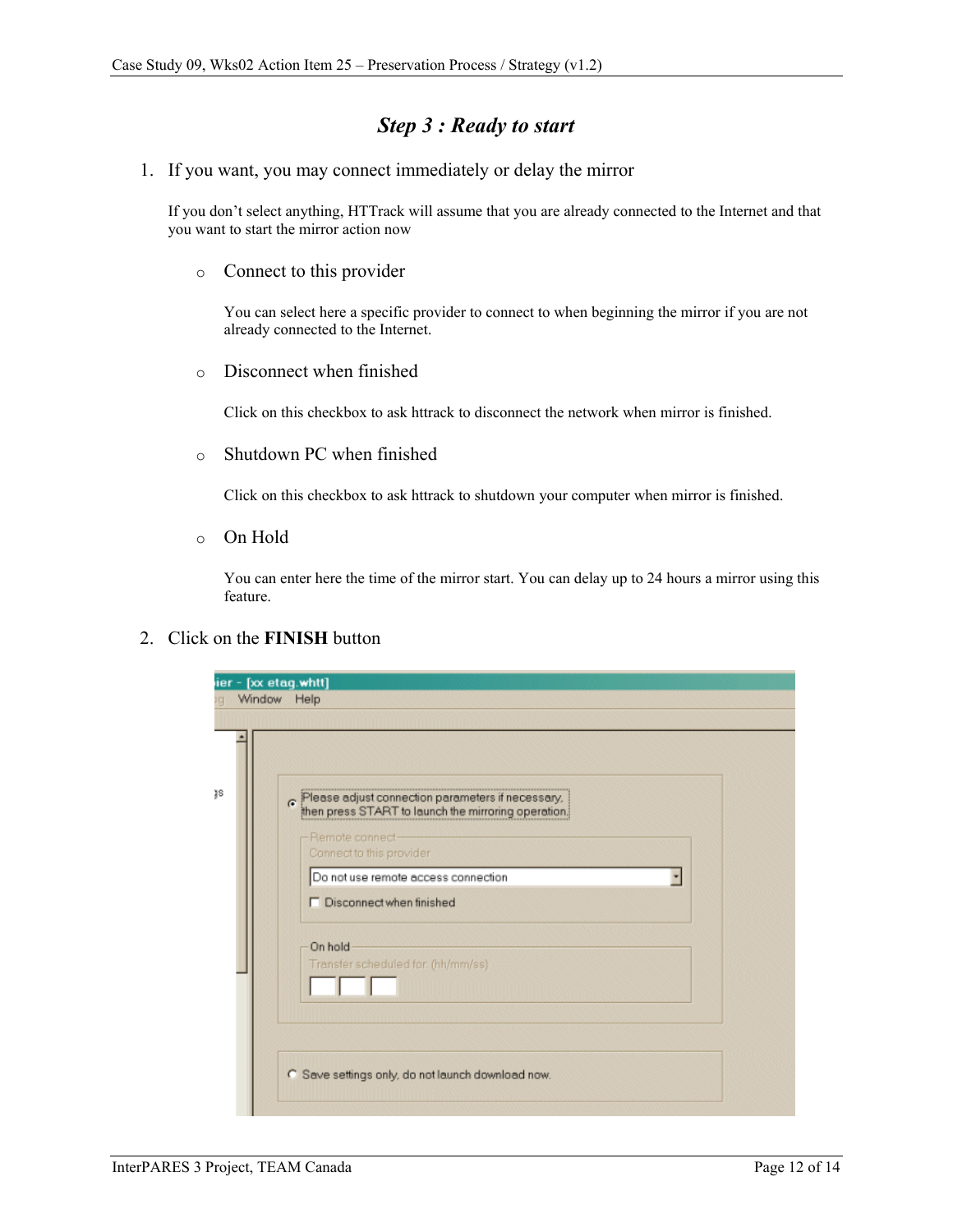# *Step 4 : Wait!*

### 1. Wait until the mirror is finishing

You can cancel at any time the mirror, or cancel files currently downloaded for any reasons (file too big, for example)

Options can be changed during the mirror: maximum number of connections, limits...

|           |        | 61447 bytes] - [Project1] |                                             |                                                              | mmmm |  |             | $ \Box$ $\times$ |
|-----------|--------|---------------------------|---------------------------------------------|--------------------------------------------------------------|------|--|-------------|------------------|
| <b>DC</b> | Window | Help                      |                                             |                                                              |      |  |             |                  |
|           |        |                           |                                             |                                                              |      |  |             |                  |
|           |        | Receiving files.          |                                             |                                                              |      |  |             |                  |
| 18        |        | Bytes saved:              | 60.00KB                                     | Links scanned:                                               | 3/35 |  |             |                  |
|           |        | Time:                     | 19s                                         | Active connections:                                          | 16   |  |             |                  |
|           |        | Transfer rate:            | 6.44KB/s                                    |                                                              |      |  |             |                  |
|           |        |                           |                                             |                                                              |      |  |             |                  |
|           |        | Actions:                  |                                             |                                                              |      |  |             |                  |
|           |        | request                   | www.pioneeranimation.com/default.htm        |                                                              |      |  | <b>SKIP</b> |                  |
|           |        | receive                   | www.pioneeranimation.com/catalog/index.htm  |                                                              |      |  | <b>SKIP</b> |                  |
|           |        | receive                   |                                             | www.pioneeranimation.com/catalog/new_releases.htm            |      |  | <b>SKIP</b> |                  |
|           |        | receive                   |                                             | www.pioneeranimation.com/catalog/upcoming.htm                |      |  | <b>SKIP</b> |                  |
|           |        | receive                   |                                             | www.pioneeranimation.com/extras/previews/index.htm           |      |  | <b>SKIP</b> |                  |
|           |        | receive                   | www.pioneeranimation.com/faq.htm            |                                                              |      |  | <b>SKIP</b> |                  |
| : We      |        | receive                   | www.pioneeranimation.com/help.htm           |                                                              |      |  | <b>SKIP</b> |                  |
|           |        | receive                   |                                             | www.pioneeranimation.com/titles/sol_bianca/sol_bianca_01.htm |      |  | <b>SKIP</b> |                  |
|           |        | receive                   |                                             | www.pioneeranimation.com/titles/trigun/trigun_01.htm         |      |  | <b>SKIP</b> |                  |
|           |        | request                   |                                             | www.pioneeranimation.com/images/pioneer_logo_w.gif           |      |  | <b>SKIP</b> |                  |
|           |        | request                   | www.pioneeranimation.com/images/one_pix.gif |                                                              |      |  | <b>SKIP</b> |                  |
|           |        | request                   | www.pioneeranimation.com/news/index.htm     |                                                              |      |  | <b>SKIP</b> |                  |
|           |        | connect                   |                                             | www.pioneeranimation.com/extras/contest/index.htm            |      |  | <b>SKIP</b> |                  |
|           |        | connect                   | www.pioneeranimation.com/links.htm          |                                                              |      |  | <b>SKIP</b> |                  |
|           |        |                           |                                             |                                                              |      |  |             |                  |
|           |        |                           |                                             |                                                              |      |  |             |                  |

2. [Go to the next step.](http://www.httrack.com/html/step5.html)..